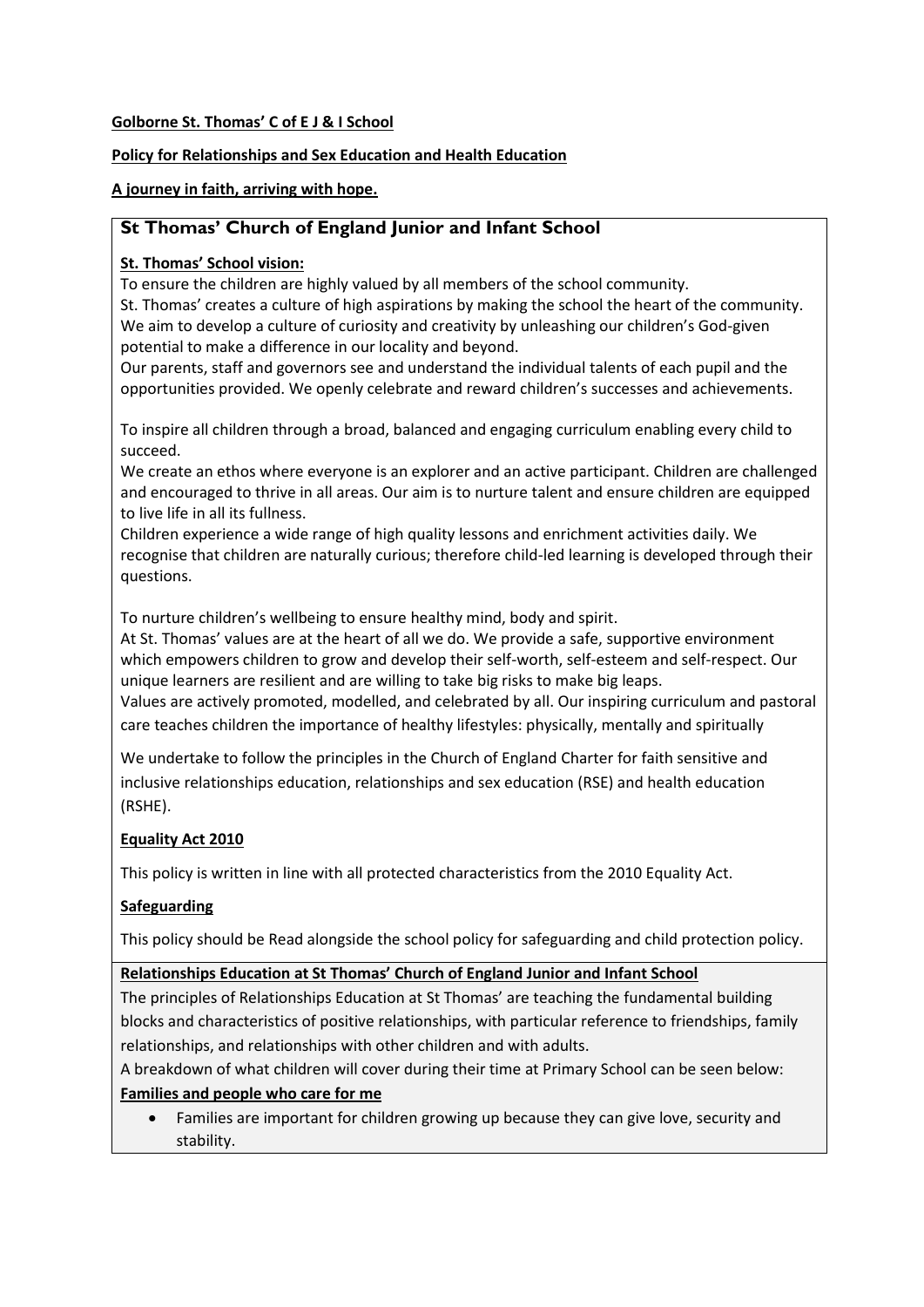- Characteristics of healthy family life, commitment to each other, including in times of difficulty, protection and care for children and other family members, the importance of spending time together and sharing each other's lives.
- That others' families, either in school or in the wider world, sometimes look different from their family, but that they should respect those differences and know that other children's families are also characterised by love and care.
- Stable, caring relationships, which may be of different types, are at the heart of happy families, and are important for children's security as they grow up.
- Marriage represents a formal and legally recognised commitment of two people to each other which is intended to be lifelong.
- To recognise if family relationships are making them feel unhappy or unsafe, and how to seek help or advice from others if needed.

## **Caring Friendships**

- How important friendships are in making us feel happy and secure, and how people choose and make friends.
- Characteristics of friendships, including mutual respect, truthfulness, trustworthiness, loyalty, kindness, generosity, trust, sharing interests and experiences and support with problems and difficulties.
- Healthy friendships are positive and welcoming towards others, and do not make others feel lonely or excluded.
- Most friendships have ups and downs, and that these can often be worked through so that the friendship is repaired or even strengthened, and that resorting to violence is never right.
- To recognise who to trust and who not to trust , how to judge when a friendship is making them feel unhappy or uncomfortable, managing conflict, how to manage these situations and how to seek help or advice from others, if needed.

# **Respectful Relationships**

- The importance of respecting others, even when they are very different from them (for example physically, in character, personality or backgrounds), or make different choices or have different preferences or beliefs.
- Practical steps they can take in a range of different contexts to improve or support respectful relationships.
- The conventions of courtesy and manners.
- The importance of self-respect and how this links to their own happiness.
- In school and in wider society they can expect to be treated with respect by others, and that in turn they should show due respect to others, including those in positions of authority.
- About different types of bullying (including cyberbullying), the impact of bullying, responsibilities of bystanders (primarily reporting bullying to an adult) and how to get help.
- What a stereotype is, and how stereotypes can be unfair, negative or destructive.
- The importance of permission-seeking and giving in relationships with friends, peers and adults.

# **Online Relationships**

- Sometimes people behave differently online, including by pretending to be someone they are not.
- The same principles apply to online relationships as to face-to-face relationships, including the importance of respect for others online including when we are anonymous.
- The rules and principles for keeping safe online, how to recognise risks, harmful content and contact, and how to report them.
- How to critically consider their online friendships and sources of information including awareness of the risks associated with people they have never met.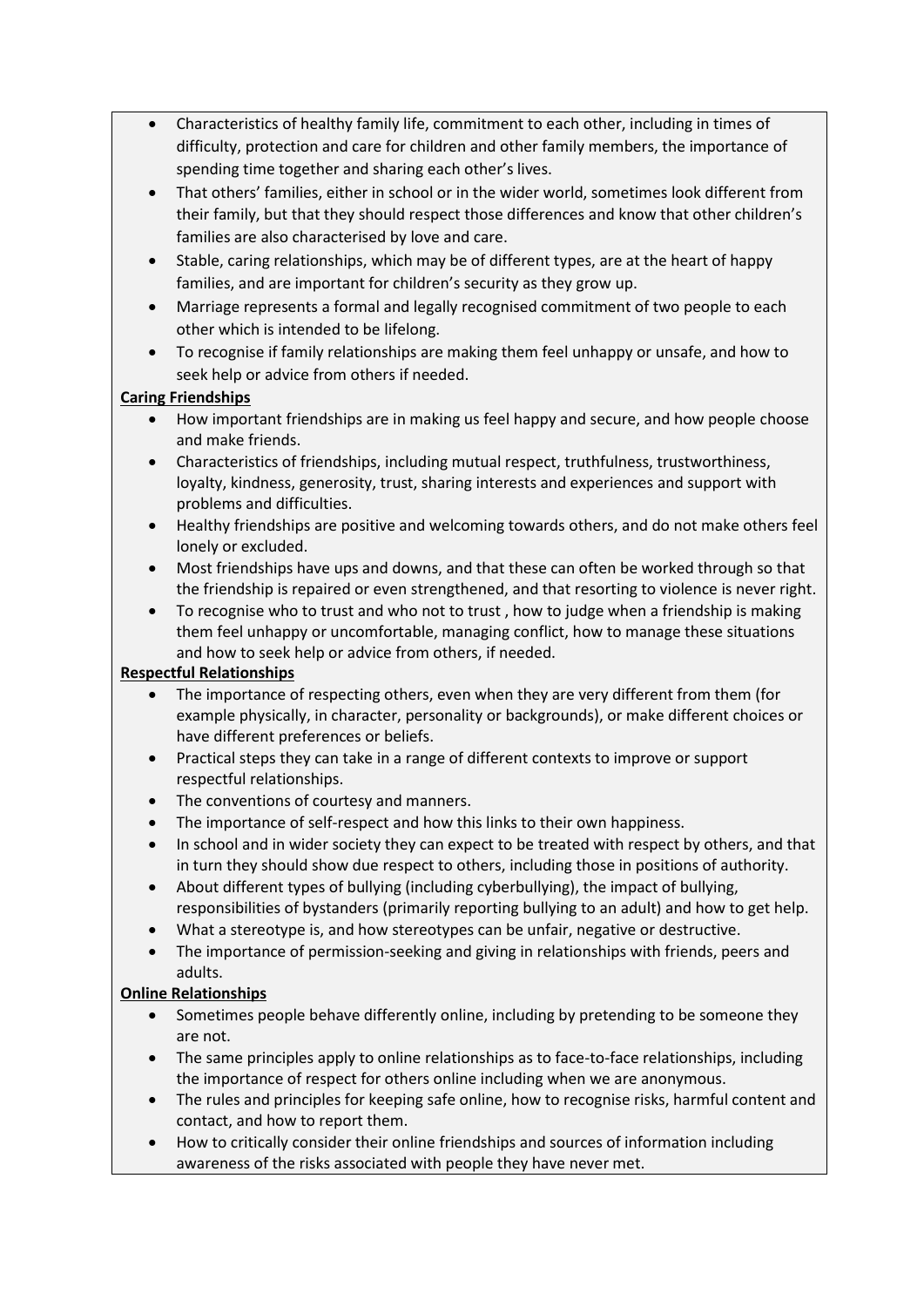How information and data is shared and used online.

## **Being safe**

- What sorts of boundaries are appropriate in friendships with peers and others (including in a digital context).
- About the concepts of privacy and the implications of it for both children and adults: including that it is not always right to keep secrets if they relate to being safe.
- That each person's body belongs to them, and the differences between appropriate and inappropriate or unsafe physical, and other, contact.
- How to respond safely and appropriately to adults they may encounter (in all contexts, including online) whom they do not know.
- How to recognise and report feelings of being unsafe or feeling bad about any adult.
- How to ask for advice or help for themselves or others, and to keep trying until they are heard.
- How to report concerns or abuse, and the vocabulary and confidence needed to do so.
- Where to get advice eg family, school and/ or other sources.

# **Physical Health and Mental Wellbeing**

## **Mental wellbeing**

- That mental wellbeing is a normal part of daily life, in the same way as physical health.
- That there is a normal range of emotions (e.g. happiness, sadness, anger, fear, surprise, nervousness) and scale of emotions that all humans experience in relation to different experiences and situations.
- How to recognise and talk about their emotions, including having a varied vocabulary of words to use when talking about their own and others' feelings.
- How to judge whether what they are feeling and how they are behaving is appropriate and proportionate.
- The benefits of physical exercise, time outdoors, community participation, voluntary and service-based activity on mental wellbeing and happiness.
- Simple self-care techniques, including the importance of rest, time spent with friends and family and the benefits of hobbies and interests.
- Isolation and loneliness can affect children and that it is very important for children to discuss their feelings with an adult and seek support.
- That bullying (including cyberbullying) has a negative and often lasting impact on mental wellbeing.
- Where and how to seek support (including recognising the triggers for seeking support), including whom in school they should speak to if they are worried about their own or someone else's mental wellbeing or ability to control their emotions (including issues arising online).
- It is common for people to experience mental ill health. For many people who do, the problems can be resolved if the right support is made available, especially if accessed early enough.

# **Internet safety and harms**

- That for most people the internet is an integral part of life and has many benefits.
- About the benefits of rationing time spent online, the risks of excessive time spent on electronic devices and the impact of positive and negative content online on their own and others' mental and physical wellbeing.
- How to consider the effect of their online actions on others and know how to recognise and display respectful behaviour online and the importance of keeping personal information private.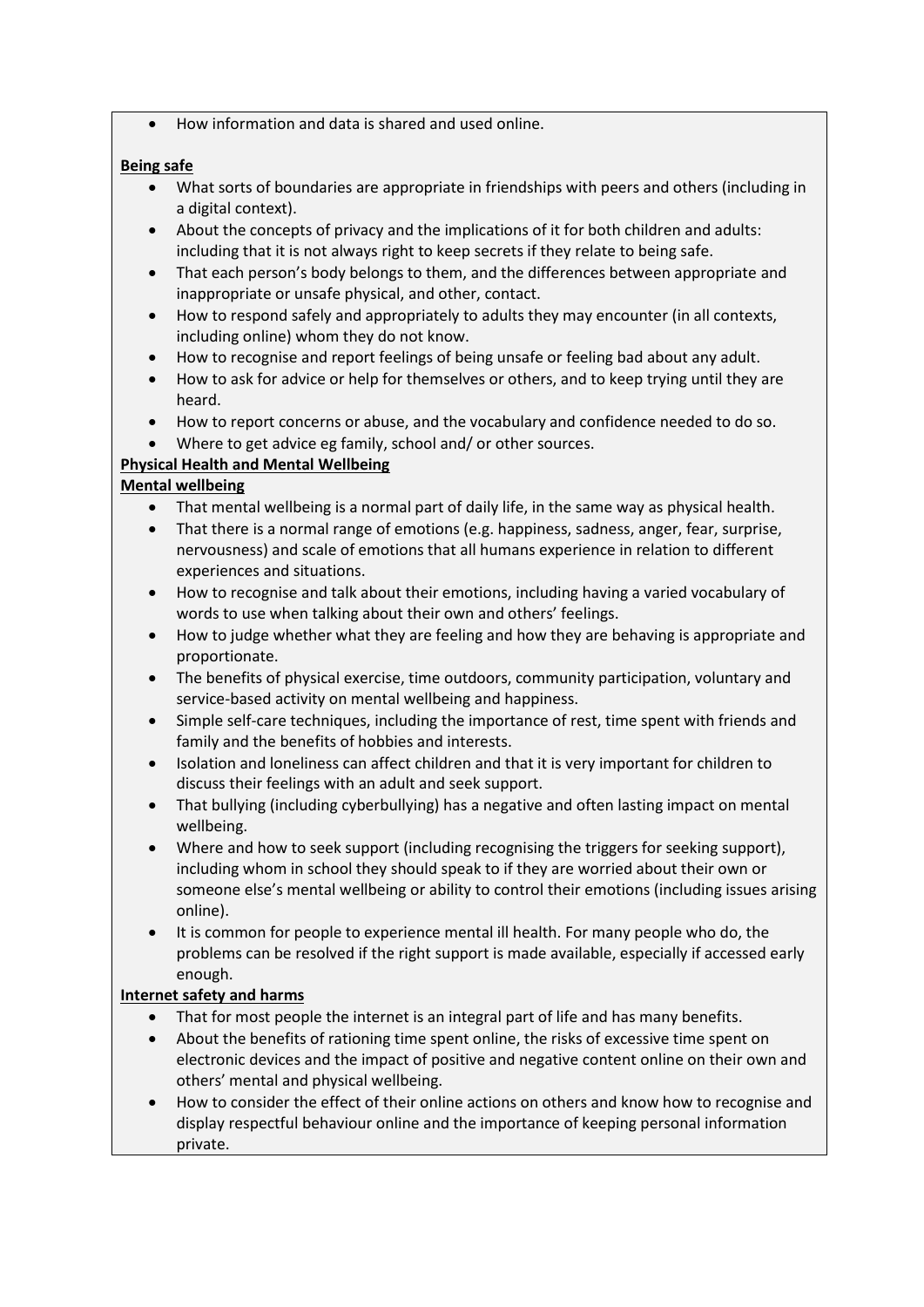- Why social media, some computer games and online gaming, for example, are age restricted.
- That the internet can also be a negative place where online abuse, trolling, bullying and harassment can take place, which can have a negative impact on mental health.
- How to be a discerning consumer of information online including understanding that information, including that from search engines, is ranked, selected and targeted.
- Where and how to report concerns and get support with issues online.

## **Physical health and fitness**

- The characteristics and mental and physical benefits of an active lifestyle.
- The importance of building regular exercise into daily and weekly routines and how to achieve this; for example walking or cycling to school, a daily active mile or other forms of regular, vigorous exercise.
- The risks associated with an inactive lifestyle (including obesity).
- How and when to seek support including which adults to speak to in school if they are worried about their health.

## **Healthy Eating**

- What constitutes a healthy diet (including understanding calories and other nutritional content).
- The principles of planning and preparing a range of healthy meals.
- The characteristics of a poor diet and risks associated with unhealthy eating (including, for example, obesity and tooth decay) and other behaviours (e.g. the impact of alcohol on diet or health).

## **Drugs, alcohol and tobacco**

 The facts about legal and illegal harmful substances and associated risks, including smoking, alcohol use and drug-taking.

### **Health and prevention**

- How to recognise early signs of physical illness, such as weight loss, or unexplained changes to the body.
- About safe and unsafe exposure to the sun, and how to reduce the risk of sun damage, including skin cancer.
- The importance of sufficient good quality sleep for good health and that a lack of sleep can affect weight, mood and ability to learn.
- About dental health and the benefits of good oral hygiene and dental flossing, including regular check-ups at the dentist.
- About personal hygiene and germs including bacteria, viruses, how they are spread and treated, and the importance of handwashing.
- The facts and science relating to allergies, immunisation and vaccination.

# **Basic first aid**

- How to make a clear and efficient call to emergency services if necessary.
- Concepts of basic first-aid, for example dealing with common injuries, including head injuries.

### **Changing adolescent body**

- Key facts about puberty and the changing adolescent body, particularly from age 9 through to age 11, including physical and emotional changes.
- About menstrual wellbeing including the key facts about the menstrual cycle.

# **How and when Relationships Education will be taught**

# **At St Thomas' we use the SCARF PSHE scheme.**

The curriculum is designed to be fully inclusive and all children will be able to access this**.** Where pupils have additional needs class based support will enable them to access the appropriate programme of